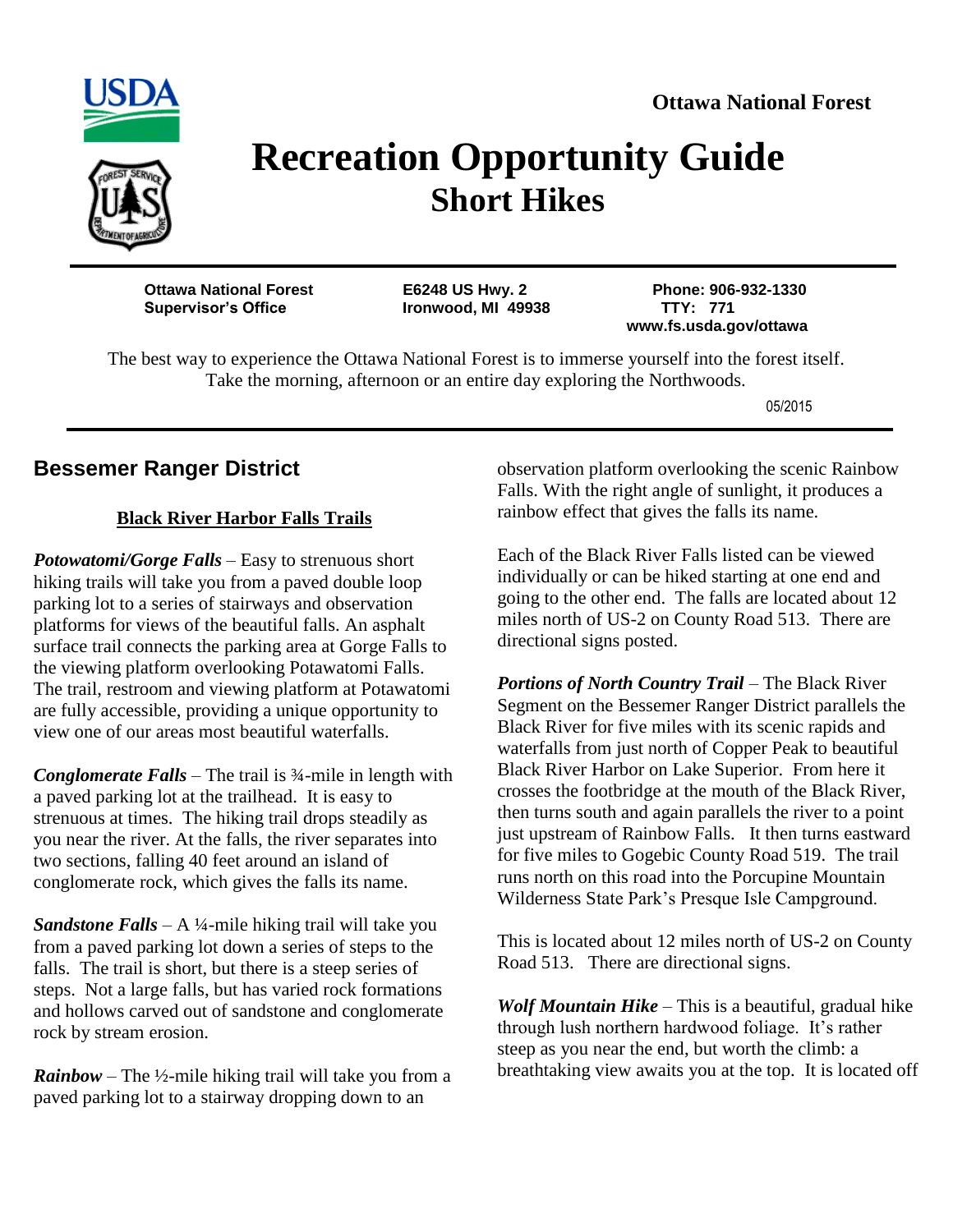US Hwy 2 at the end of FS Road 9300, approximately 18 miles east of Ironwood.

### **Iron River Ranger District**

*Ge-Che Trail by Lake Ottawa* - Several different options are available. Scenery is primarily hardwoods, forested, no vistas except for a segment along ridge line adjacent to Ottawa Lake. The length of the trail is approximately nine miles on a dirt trail. The trail is moderate to strenuous, mostly hills with some flat stretches.

This trail is accessible from Ottawa Lake Campground boat landing and also from the campground. Travel South on Highway 73, just west of Iron River, MI, off of US Highway 2, approximately ¾ mile to Lake Ottawa Road then 4 miles to the campground entrance.

*Cooks Run* **-** The trail is accessed along FH16, heading south off of US2. Take FH16 approximately 2 miles to the junction of FR 3210. Head west and continue for approximately 1 mile. There is a sign that reads "Hunter Trail," on the south side of the road, announcing the road that leads into the trail. Follow the road that heads to the north until you see a small parking area on the north side of the road, before the gate.

Cooks Run consists of several miles of trails that take you through aspen, hardwood and conifer stands. The majority of the trail is flat with some small slopes to walk up. The trails go on for many miles with the option to loop back around to the main gate. In the fall, hunters and their dogs take advantage of bird hunting, but all are welcome to come and enjoy the beauty of Cooks Run Hunter Walking Trail. Motorized vehicles of any kind are prohibited.

*Morrison Creek* - This hunter walking trail will take you through predominantly aspen with some hardwood and conifer stands. The terrain is flat and the trail is easy to walk. The hike is short and can be accomplished in 45 minutes or less.

To access the hunter walking trail follow US2, heading west out of Iron River for approximately 2 miles. Turn north onto 657/Gibbs Road, stay on Gibbs for approximately 7 miles, turn east on FR 3480. The first of two trailheads will be a little over a mile from 657. Both trails head off to the south side of FR 3480. Motorized vehicles of any kind are prohibited.

*Stateline – Mile Post Zero National Recreation Trail.* Scenery is hardwood, forested with two destination points on Brule River. The trail is easy, with relatively flat surfaces on a dirt trail. Length is approximately 4/10 of a mile.

The trail can be reached from Iron River west on US2 to Highway 73, south approximately ¾ mile to Lake Ottawa Road then approximately 6 to 7 miles to Brule Lake Road take a left and travel 1 to 1 ½ miles to the end of the road.

*Timber Lake Trail* is a non-loop trail 8/10 mile each way. The trail will take you to beautiful Timber Lake.

The trail can be reached from Iron River by traveling west on US2 approximately 12 miles to FR 3905.

*Ottawa Lake Recreation Area* – Paved roads through the campground, and a short accessible trail through the picnic area to the fishing pier in the day use area.

This area can be reached west from Iron River on US2 to Hwy 73 south approximately ¾ mile to Lake Ottawa Road, then approximately 4 miles to Lake Ottawa Recreation Area.



#### **Kenton Ranger District**

*Pine Bluff Trail* **–** The trail is accessed along Highway M28, approx. 1/4 of a mile east of Sidnaw. Take FR 2200 north for approximately 9 miles to its junction with FR 2240. To the west of the junction you will find the

access road to the Pine Bluff Trailhead. The trail is located within the Sturgeon Wilderness so motorized or wheeled vehicles are not permitted. Pine Bluff Trail is approx. 3/4 of a mile long on mostly even, sandy ground. It takes you through jack pine and northern hardwood type forest to the edge of the Sturgeon Gorge. While the trail is only maintained to the edge of the Gorge, it does continue down into the Gorge and is used by both fishermen and hunters. The Gorge is very deep and the climb back out is strenuous. Going down into the Gorge is **not** recommended.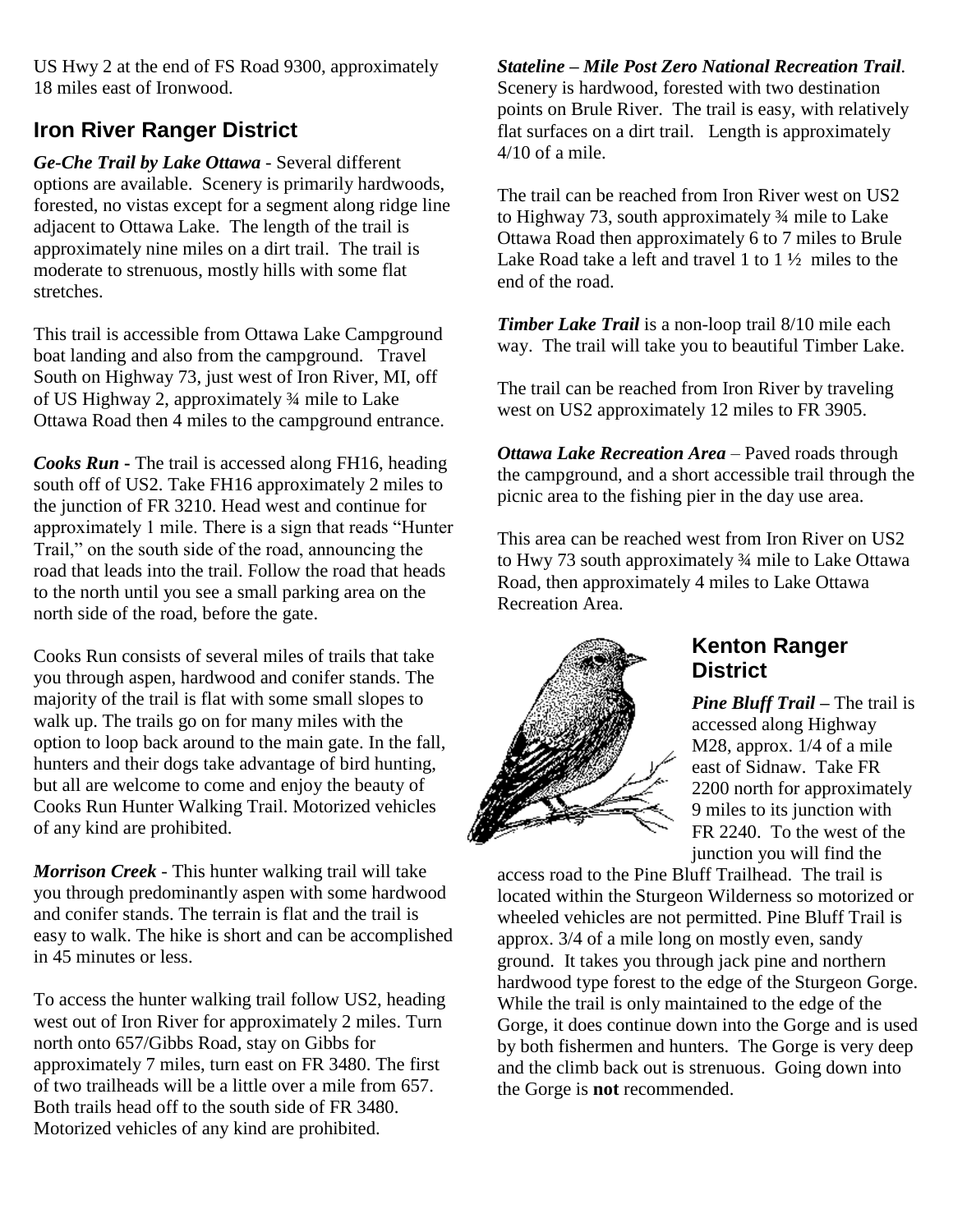*Bears Den Trail* - As you leave the Pine Bluff Trailhead and return to FR 2200, turn left, for approximately 3 more miles and you will see the sign for Bears Den Trail. Turn left to access the parking area. Bears Den Trail is approximately 1/4 of a mile long loop trail on mostly even, sandy ground. It takes you through northern hardwoods to a scenic view of the Sturgeon Gorge (nicest in the fall).

*Sturgeon Falls Trail* **-** As you leave the Bears Den Trail and return to FR 2200, turn left, go approximately 1/2 mile (300 feet) until you come to the junction with FR 2270. Turn left on FR 2270 and go approximately 1 1/2 mile until you see the sign for Sturgeon Falls Trail. The trail will be on your left but the parking area is on the right. Sturgeon Falls Trail is approximately 3/4 of a mile long on rather steep, sandy ground. The trail has two switchbacks to lessen the grade but is still a strenuous climb back out. The trail takes you on a nice hike through northern hardwoods to one of the tallest falls around.

Sturgeon Falls, Bears Den, and Pine Bluff Trails can also be accessed from the north via highway M38. You would turn south on Prickett Dam Road for approximately 2 1/2 miles until it junctions with FR 2270, turn right on FR 2270 and follow it for approximately 9 miles until you see the sign for Sturgeon Falls Trail. The trail will be on your right but the parking area is on the left. From here you reverse your drive back to Sidnaw and the Bears Den and Pine Bluff Trails.

Approximately 1/8 of a mile north of the parking area for the Sturgeon Falls Trail a spur trail to the North Country Trail leaves FR 2270. This spur is approx. 4/10 of a mile long. Once on the North Country Trail, an individual can go for miles!! The North Country Trail here is about medium difficulty but is a very nice walk through northern hardwoods. A special site to see is the overstory oak with an understory of white pine.

#### *Jumbo Falls Trail* **-** Along highway M28,

approximately 1 1/2 miles west of Kenton, take Golden Glow Road south for approximately 1 1/2 miles, to the first intersection and turn left. Stay on the main road (veer right) and follow it all the way through the Jumbo Pit until you come to the parking area for Jumbo Falls Trail. The trail is approximately 1/10 of a mile long on even, common ground. There are two puncheon foot bridges along the trail. The trail takes you through northern hardwoods along the west bank of

the Jumbo River, upstream, to the Jumbo Falls. Nice, short walk, to a nice little falls.

*Sparrow Rapids Campground Trail* **-** From M28 in Kenton, take FH 16 north approximately 1/4 of a mile to the junction of FR 1100. Turn left and follow FR 1100 for approx. 3 1/2 miles to Sparrow Rapids Campground. The campground will be on your left. Upon entering the campground you will see the parking area for Sparrow Rapids Campground Trail. The trail is approximately 3/10 of a mile long and takes you through northern hardwoods along the East Branch of the Ontonagon River and provides for excellent trout fishing opportunities. This loop trail is circular and is rather steep at both ends. There are several steps (about 50) that have to be negotiated along the trail.

*Deer Marsh Interpretive Trail* **-** From M28 in Sidnaw, take Sidnaw South Road south for approximately 7 miles to its junction with FR 2125 (Martin Lake Road). Turn left and follow FR 2125 for approximately 1/8 of a mile. The trail is looped and approximately 3 miles long, located on rolling, sandy ground. The difficulty of the trail goes from easy, to medium, with a little degree of difficulty. Gravel has been placed on approximately 1/2 mile of the trail. There are several interpretive signs along the trail. There is also a puncheon bridge that crosses a beaver dam and two viewing platforms along the trail. The trail takes you through pine forest and northern hardwoods along the shore of Deer Marsh. The trail can also be accessed at another trailhead located at Lake Ste Kathryn Campground. To access via this trailhead you would continue south on Sidnaw South Road for about 1 1/2 miles until you come to the Lake Ste Kathryn Campground. It will be on your right. Turn right to the campground and the Deer Marsh Trailhead will be on your immediate left.

*Davidson Lakes Hunter Trail* **-** From M28 in Trout Creek, take Gardener Road north for about 5 1/2 miles to Five Mile Road. Turn right and follow Five Mile Road, approximately 3 miles, until you come to a gate. Five Mile Road turns into FR 820 when it enters the Ottawa National Forest. Davidson Lakes Hunter Trail is a loop trail, approximately 8 1/2 miles long. The trail can be made shorter by taking different branches. The trail takes you through pine and northern hardwood forests on rolling sandy ground. There are several lakes and ponds to be seen along the trail. Difficulty of walking is between easy and medium. Nice walk with